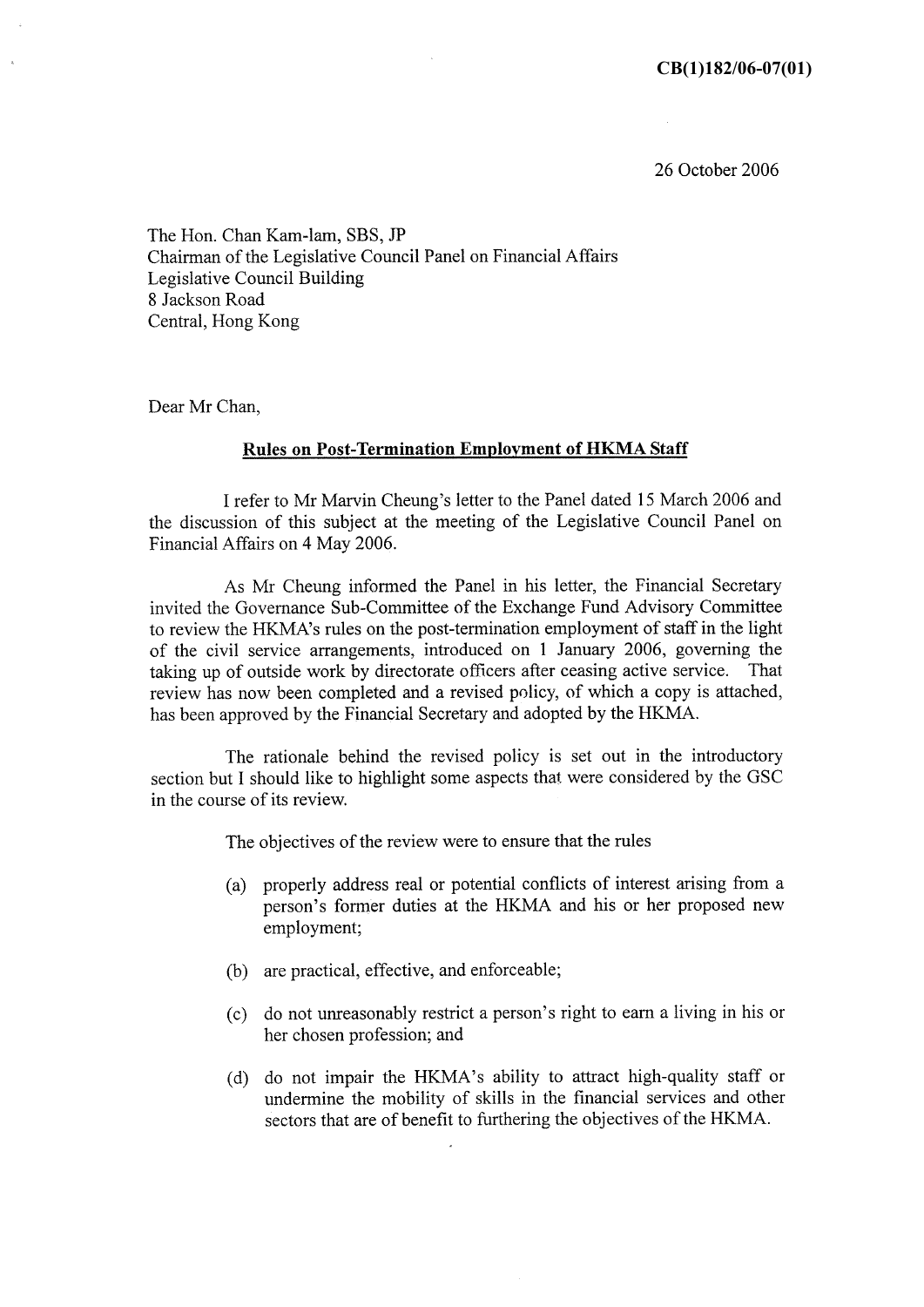The GSC noted that the employment and governance arrangements of the HKMA are different from those of the civil service. In particular

- (a) The HKMA recruits the majority of its staff from the private sector to ensure that it has the expertise and experience necessary to carry out its functions effectively. Many staff take up employment in the private sector after they leave the HKMA.
- (b) HKMA staff are subject to strict secrecy provisions under the Banking Ordinance, which prevent them from disclosing information obtained while exercising statutory functions under the Ordinance, and provide for criminal sanctions of up to two years' imprisonment for any breach. These restrictions apply indefinitely even after staff have left the HKMA.

The GSC felt that the present six-month control period, during which former HKMA staff at the rank of Senior Manager and above must seek permission to take up employment in Hong Kong, should be maintained, with some further elaboration on how it should operate, and that greater use should be made of the notice period to separate staff from sensitive duties before they leave the HKMA (and therefore before the control period begins): taken together, the notice period and the six-month control period provide for a period of up to 12 months in the case of staff at the level of Executive Director and above in which the HKMA may take measures or impose restrictions to address real or potential conflicts of interest when staff leave the HKMA. The GSC believes that this, in combination with the secrecy provisions referred to above, is sufficient to address the kind of conflicts of interest that might arise.

The GSC has taken into account the helpful advice of the Panel that the GSC should be involved in considering applications from senior staff for approval to take up employment after leaving the HKMA: the revised arrangements include provision for the approving authority to consider the advice of a panel comprising the Chairman and two other Members of the GSC in dealing with applications from Executive Directors and above. The GSC also concluded that it would be prudent to introduce restrictions on contacts between serving and former staff during the control period, subject to certain exceptions, together with procedures for dealing with any contacts that occur.

The GSC believes that the revised policy effectively addresses actual or potential conflicts of interest arising from HKMA staff taking up employment after they leave the HKMA, while taking into account the need of the HKMA to recruit suitable staff, and safeguarding the right of staff to pursue their chosen professions. We will, however, keep the implementation of the revised policy under careful review and propose adjustments should they become necessary in the light of experience.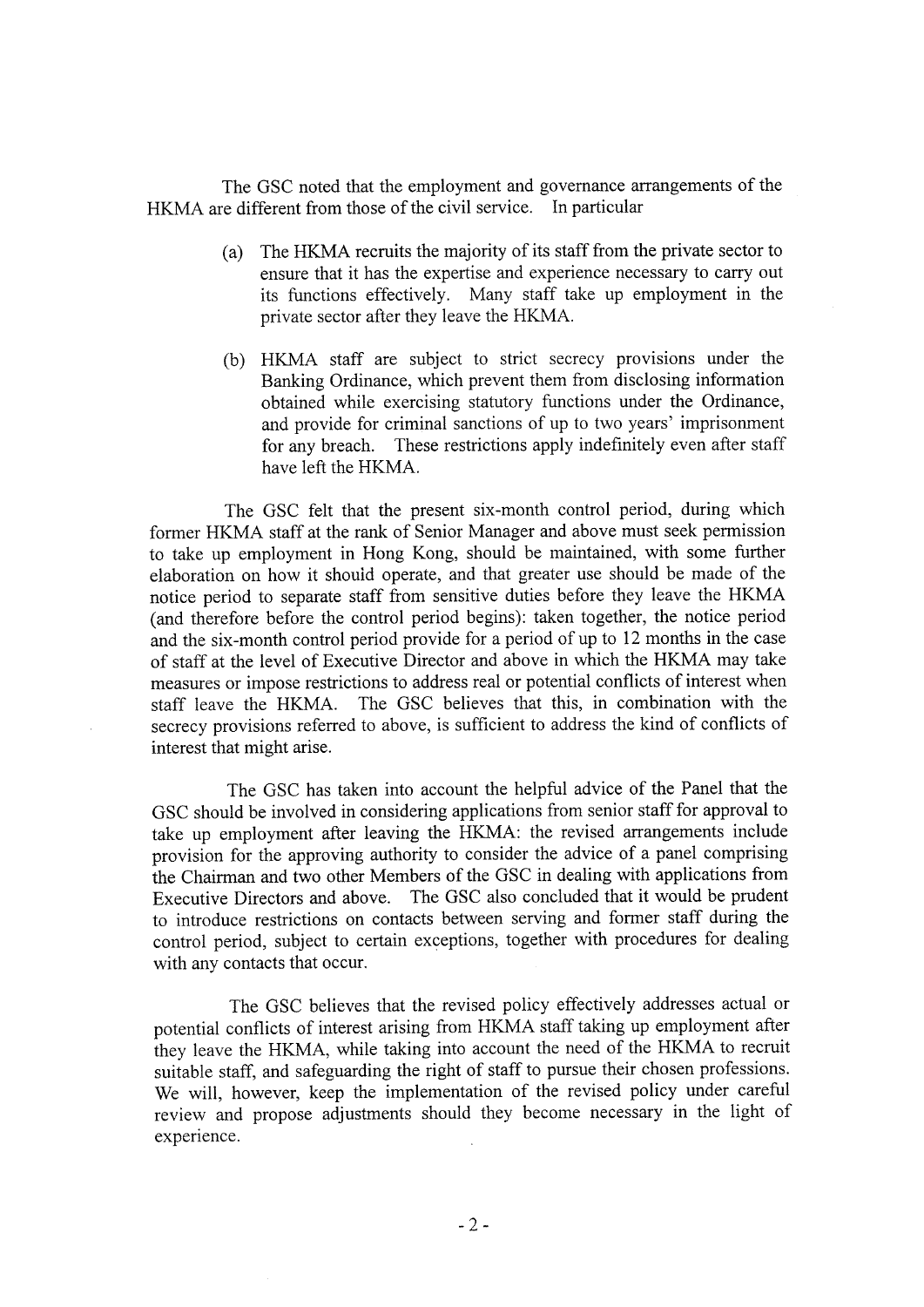The revised policy has been promulgated to all HKMA staff. A copy has also been sent to the Hong Kong Association of Banks with a request that Authorized Institutions be made aware of the revised policy and reminded of the statutory and other legal provisions that apply to former HKMA employees.

Finally, I would like to express the GSC's thanks for Members' interest in this matter.

Yours sincerely

(Christopher Cheng) Chairman, Governance Sub-Committee of the Exchange Fund Advisory Committee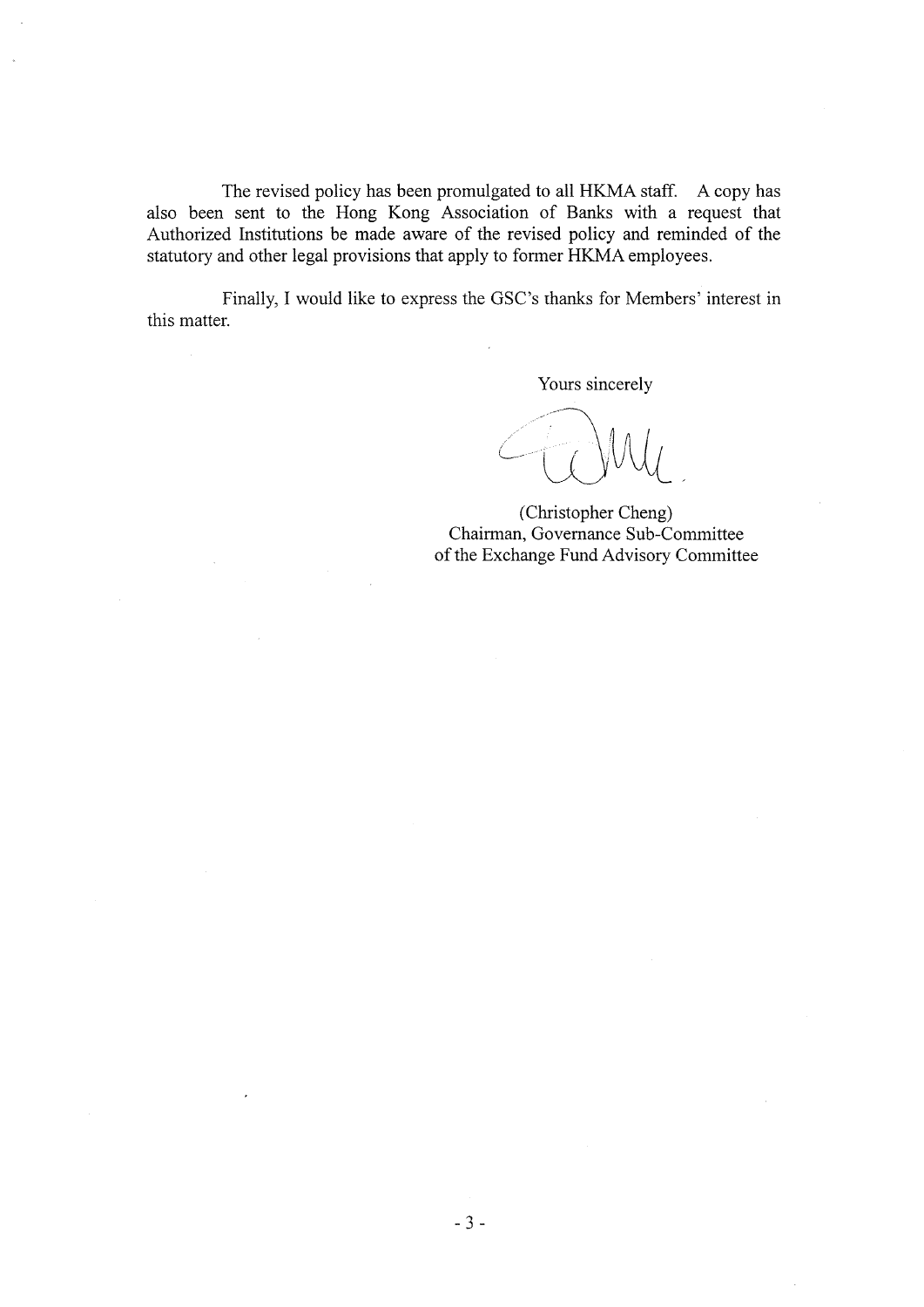## **Policy and Procedures on Post-Termination Employment of HKMA Staff**

### A. Introduction

- 1. This circular sets out the policy and procedures on post-termination employment of HKMA staff: it incorporates, with certain modifications, the established policies and practices on this subject, draws attention to the relevant legal provisions, and clarifies procedures for avoiding conflicts of interest. This circular replaces all previous rules relating to post-termination employment. With the exception of the control period set out in Part D, which applies to staff at the level of Senior Manager and above, the policy and procedures set out in this circular apply to all HKMA staff. The rules in this circular apply to all forms of termination, whether initiated by the employer or by the employee.
- 2. One of the aims of the HKMA in its employment policy is to be able to employ suitably qualified staff so that it can carry out its policy objectives effectively and respond flexibly to changing work priorities. The HKMA recruits most of its staff from the private sector and, while it hopes that staff will look on their employment with the HKMA as a career, it is inevitable that some staff will leave for the private sector. A degree of mobility between the private sector and the HKMA, and the transfer of expertise and experience between the two that it entails, is also conducive to maintaining the stability and integrity of the financial system of Hong Kong, which is one of the HKMA's main policy objectives. The HKMA's terms and conditions of employment therefore take into account the fact that some HKMA staff will be employed by the HKMA for only a part of their career: in particular, and in contrast to the civil service, staff are not employed on pensionable terms.
- 3. It is vital to the credibility and effectiveness of the HKMA that employees who move from the HKMA to other organisations are not placed in actual or potential conflicts of interest. Generally speaking, the situations that might place HKMA employees (or former employees) in positions of actual or potential conflicts of interest fall into the following categories: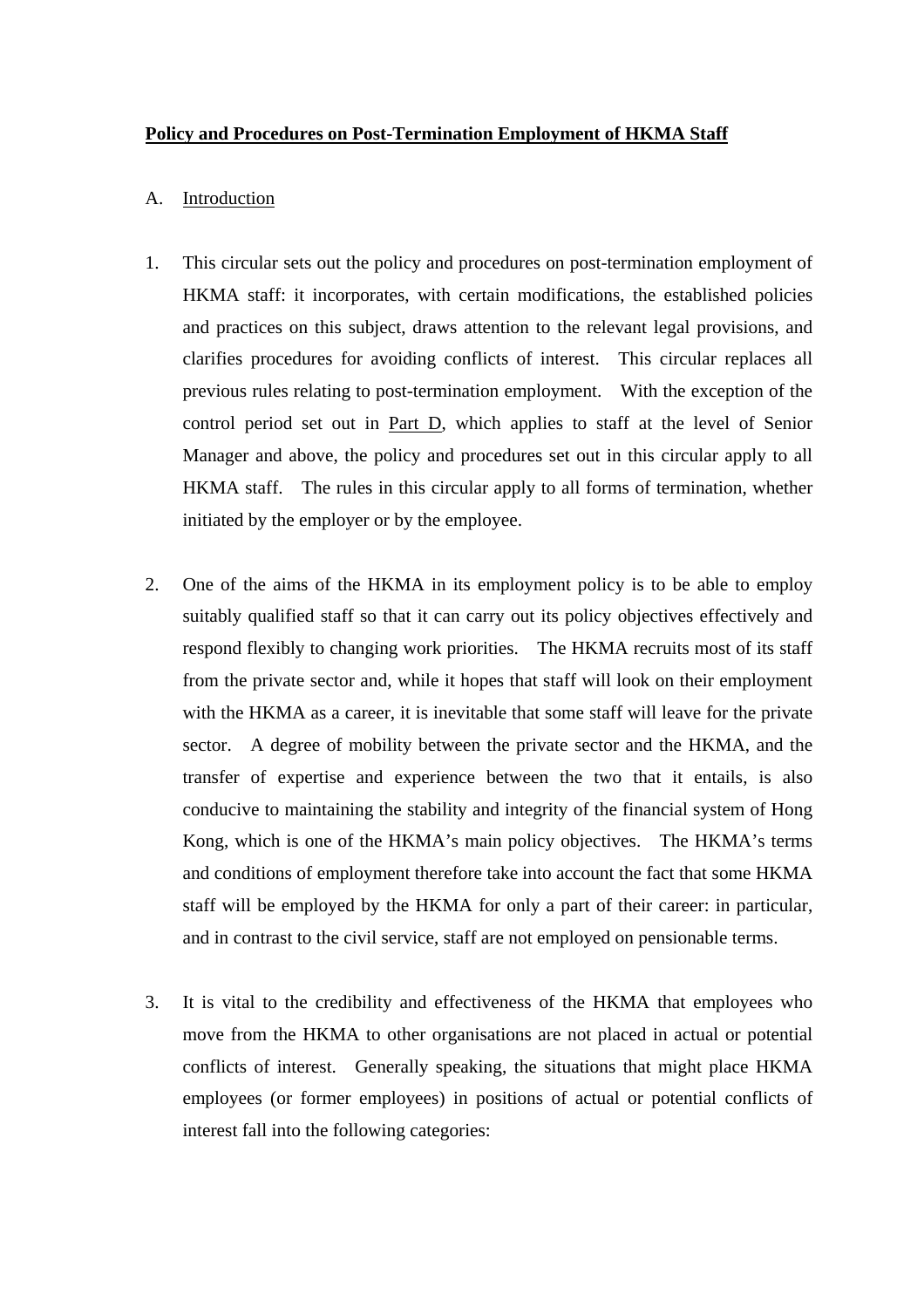*while in the HKMA during the notice period:* 

- access to confidential or commercially sensitive information within the HKMA that might be of value to a future employer
- involvement in decisions or policy formulation by the HKMA that might specifically benefit a future employer
- involvement in a statutory, supervisory, contractual or other form of direct relationship between the HKMA and a future employer

*in new employment after having left the HKMA:*

- employment on projects or assignments connected with former responsibilities in the HKMA
- employment in work that involves lobbying, or similar forms of contact with, former colleagues in the HKMA.

Staff are reminded that statutory or other general legal provisions apply to employees or former employees of the HKMA who abuse either their position in the HKMA or confidential information they may acquire while working for the HKMA. These provisions, which apply to staff at all levels and are not subject to any time limit, are summarised in Part B below. All HKMA staff should ensure that they are familiar with them.

- 4. To help prevent or reduce potential conflicts of interest, exit-management arrangements apply to all staff during the notice period prior to termination of employment with the HKMA: these are set out in Part C below. The aim of these arrangements is to ensure that there is an appropriate time lapse between involvement in any sensitive work within the HKMA and commencement of employment with any organisation that may have a substantial direct relationship with the HKMA
- 5. A control period of six months is applicable to staff at the Senior Manager level and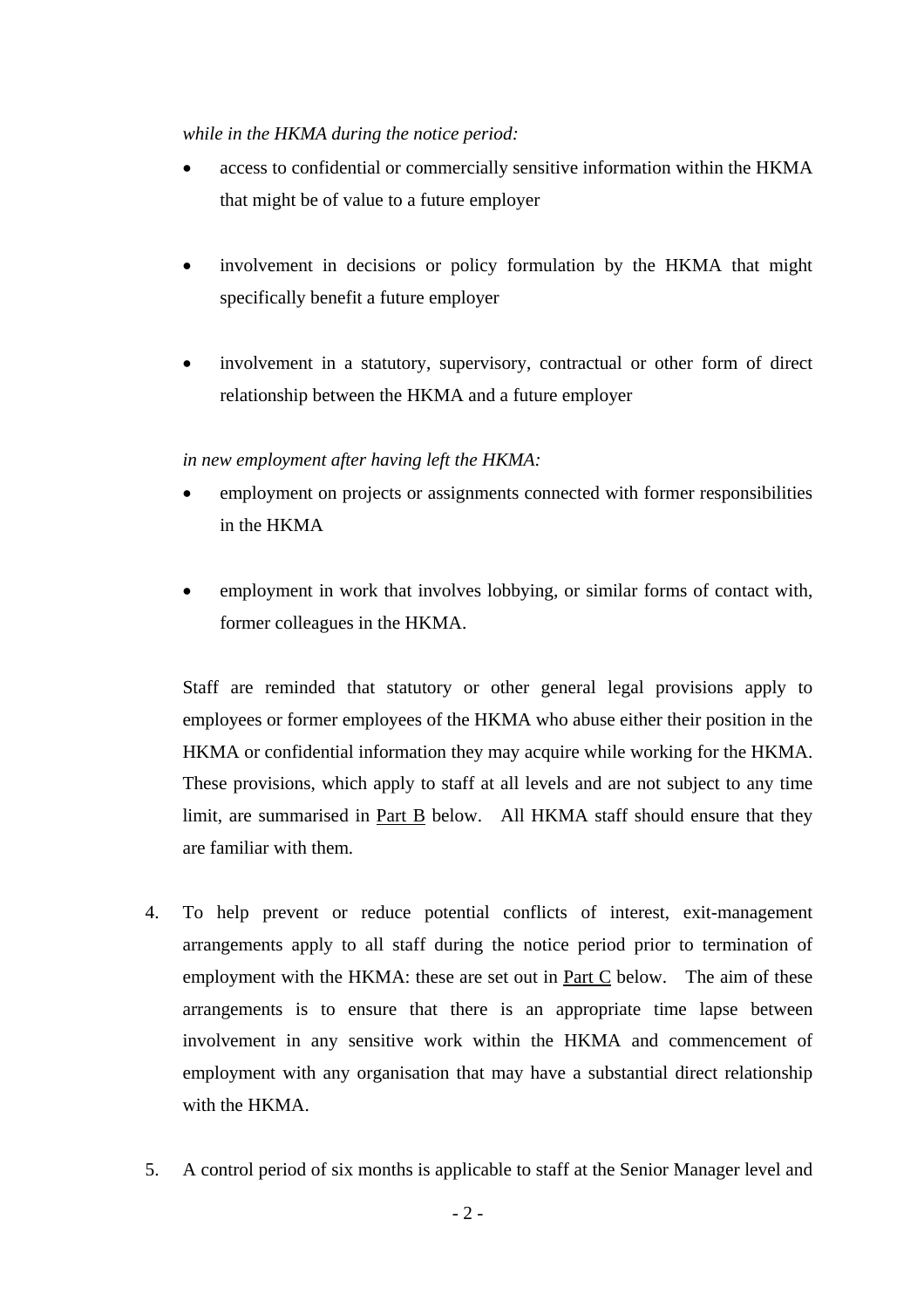above. During this period approval is required to take up certain forms of employment within Hong Kong. These arrangements, which are set out in Part D, are intended to provide further safeguards for staff in the senior ranks against possible conflicts of interest and the inappropriate use of confidential information that the HKMA should protect, while at the same time avoiding restrictions on a person's freedom of choice of occupation or ability to earn a living. Although the control period applies to Senior Managers and above, all staff should be aware of the rules governing contacts with former employees who are subject to the control period: these rules are set out in Part E.

#### B. Statutory and other legal provisions

6. Staff are reminded of the following legal provisions, which, among other things, provide safeguards against conflicts of interest.

#### *Banking Ordinance*

- 7. Section 120 of the Banking Ordinance (extracted at **Annex A**) requires HKMA staff to preserve and aid in preserving secrecy of information obtained while exercising functions under the Banking Ordinance. The secrecy provisions apply to all HKMA staff, regardless of rank, and continue to apply to them after they have ceased to work for the HKMA. Breach of these provisions is a criminal offence punishable by a fine or imprisonment. Any person (individual or corporate) who aids, abets, counsels or procures any person to contravene section 120 also commits an offence and is subject to the same criminal penalties.
- 8. The Monetary Authority's approval is required under section 71 of the Banking Ordinance for appointments to certain positions in authorized institutions (AI). Consideration will be given to withholding or withdrawing such approval in the case of former employees of the HKMA who are in breach of section 120 of the Ordinance, or whose fitness or propriety is in any other way brought into doubt. The Monetary Authority may also take supervisory action against an AI and/or its officers if they have encouraged or assisted a former HKMA employee in breaching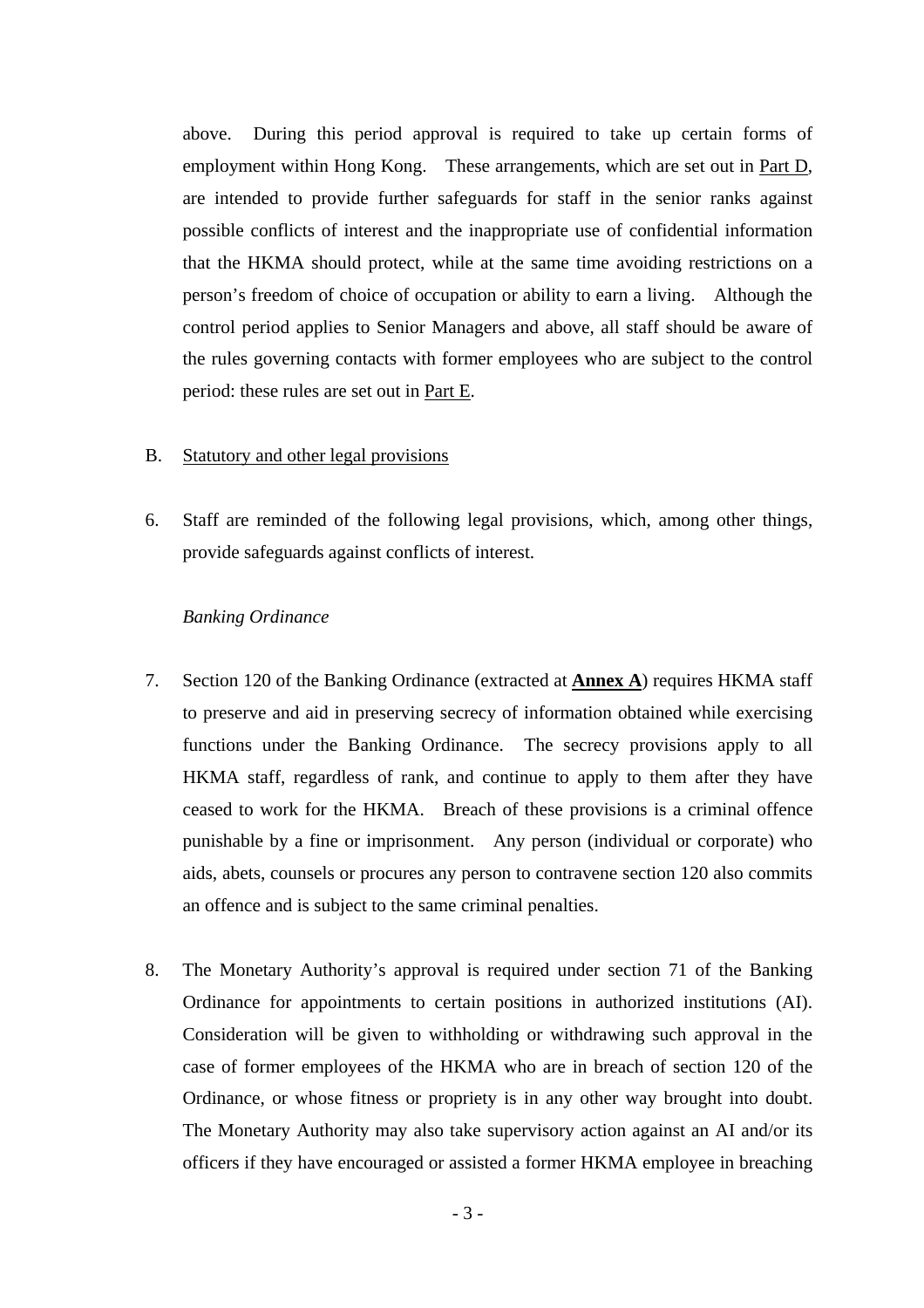these secrecy provisions.

## *General confidentiality provisions*

9. Obligations of confidentiality to an employer by an employee in receipt of information that is clearly confidential in nature are recognised by the courts, which have powers to enforce such confidentiality obligations even after employment has been terminated.

## *Prevention of Bribery Ordinance*

10. Under the Prevention of Bribery Ordinance it is, among other things, a criminal offence for a public servant to solicit or accept any office, employment or contract in return for giving official favours. For the purpose of the Prevention of Bribery Ordinance all HKMA employees are public servants.

## C. Exit management

- 11. The standard period of notice of termination for staff at the Executive Director level and above is 6 months, for staff at the Division Head and Senior Manager level 3 months, and for staff at all other levels 1 month. It is the HKMA's policy to make the fullest use necessary of the notice period to ensure that the departing employee is separated from sensitive duties or duties that might place him or her in a conflict of interest in any future employment.
- 12. Immediately after notice of termination has been given, whether by the employee or the employer, H(HR) (or ED(CS) in the case of EDs and above) will discuss with the employee's supervisor and with the employee an exit-management plan to determine
	- which of the employee's duties, if any, should be assigned to other staff during the notice period
	- what kinds of information, whether in written form or at meetings or through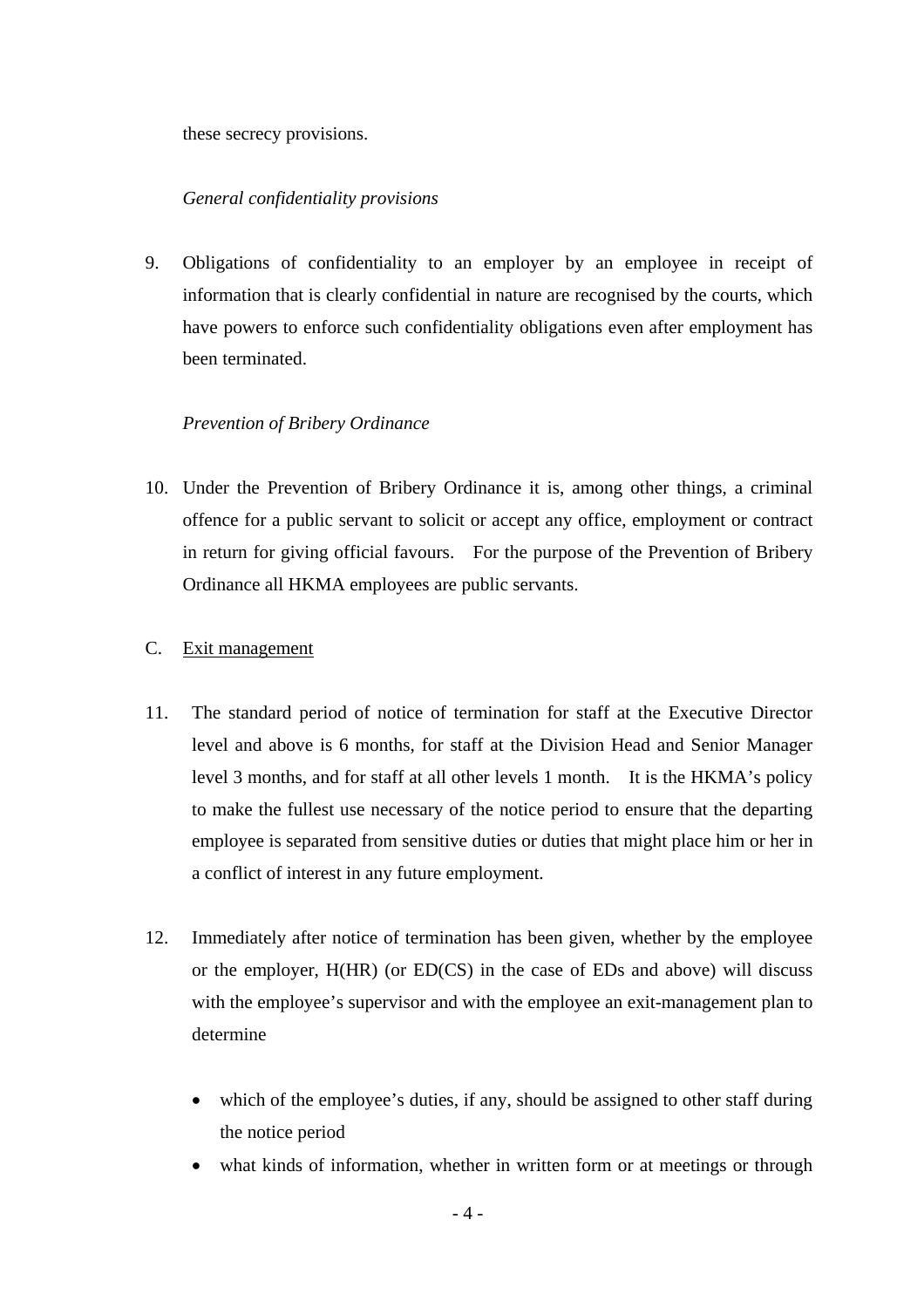access to information systems, should be withheld from the employee during the notice period

- the work plan, including any accumulated leave to be taken, of the employee during the notice period
- the succession plan, including any acting or doubling-across arrangements, for the post to be vacated.

The departing employee and other members of the management team should, as appropriate, be consulted on the formulation of the exit management plan, and a brief note of the main elements of the plan should be put on file.

- 13. In certain cases, where all or most of the departing employee's duties are sensitive, the employee may need to be removed from his or her main duties altogether and placed on special duties of a non-sensitive nature. In these cases, H(HR) (or ED(CS) in the case of DHs or above) will, in consultation with senior management as appropriate, make the necessary arrangements for these special duties (which may include duties to be performed outside of the HKMA's main offices) and for the employee's original duties to be taken up temporarily by other staff until a permanent replacement is found.
- 14. H(HR) (or ED(CS) in the case of DHs or above) will, as soon as possible after a member of staff has given or received notice of termination, recirculate this circular to the member of staff and remind him or her of the policy and rules in the circular.

#### D. Control period for staff at the Senior Manager level and above

- 15. An employee or former employee of the HKMA at the level of Senior Manager or above must obtain the prior approval of the Monetary Authority, or, in the case of the Monetary Authority, the Financial Secretary, before he or she may
	- (a) enter business on his or her own account;
	- (b) become a partner of a partnership;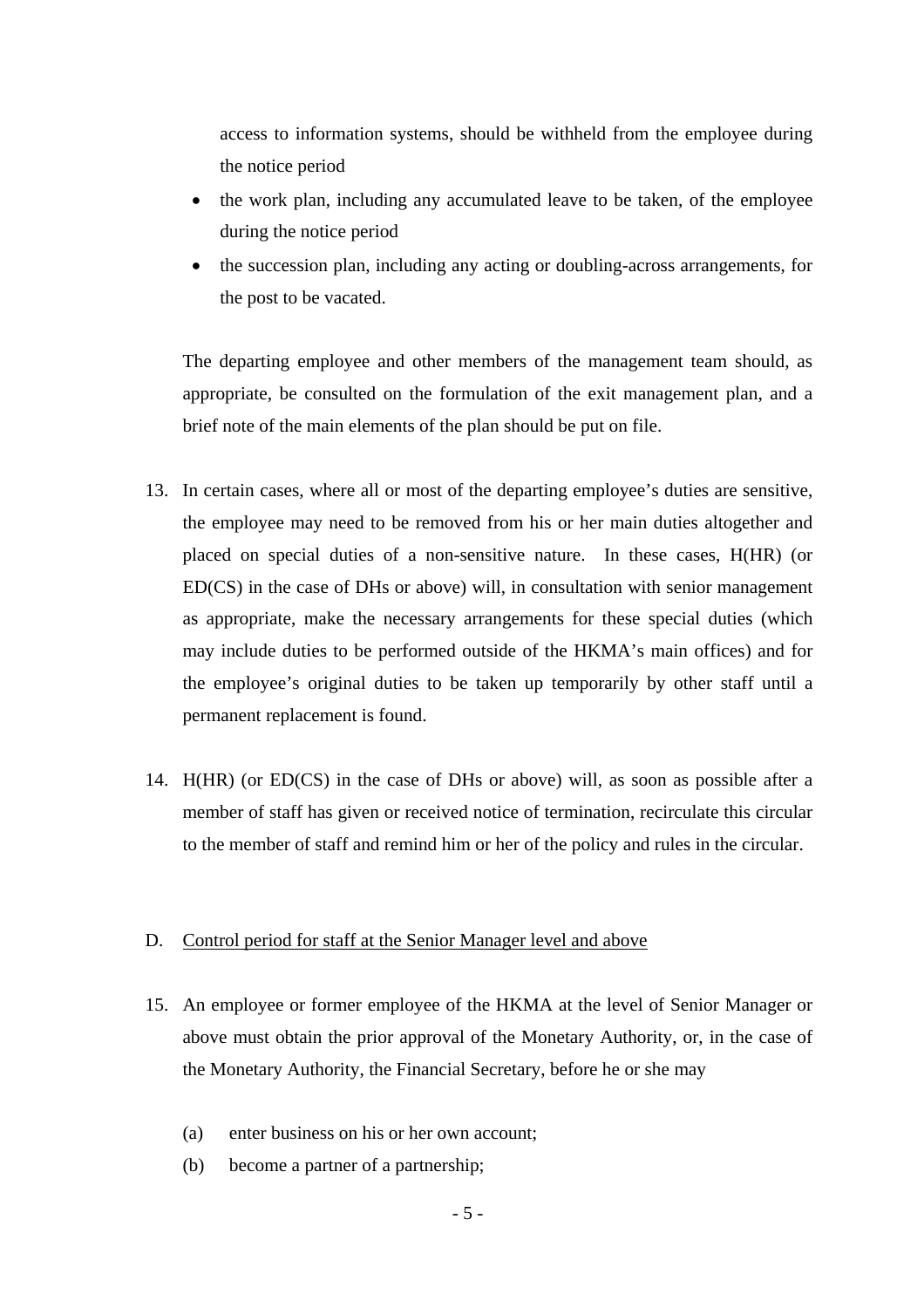- (c) become a director of a company; or
- (d) become an employee, whether or not on a full-time basis

in Hong Kong within the six months from the termination of his or her employment with the HKMA.

- 16. In determining whether approval should be given in the case of Executive Directors and above, the Monetary Authority (or, in the case of the Monetary Authority, the Financial Secretary) shall consider advice from a panel composed of the Chairman and two other Members (to be drawn by rota from a pool appointed by the Financial Secretary) of the Governance Sub-Committee of the Exchange Fund Advisory Committee.
- 17. Approval is not required if the employment is with
	- (a) any of the organisations listed in **Annex B**;
	- (b) the Hong Kong SAR Government or Judiciary;
	- (c) any non-commercial regional or international organisation;
	- (d) the Central Authorities; or
	- (e) any charitable, academic or other non-profit-making organisation not primarily engaged in commercial operations.
- 18. In determining whether approval should be given, the approving authority will take into account
	- (a) the nature of the relationship, if any, between the organisation in question and the HKMA, and the nature and degree of involvement, if any, in that relationship by the applicant during his or her employment with the HKMA;
	- (b) whether any involvement in a relationship established under (a) was such that it might present an actual or potential conflict of interest for the applicant in his or her new occupation;
	- (c) whether separation from sensitive duties during the period of notice of termination has been sufficient to remove or minimise any actual or potential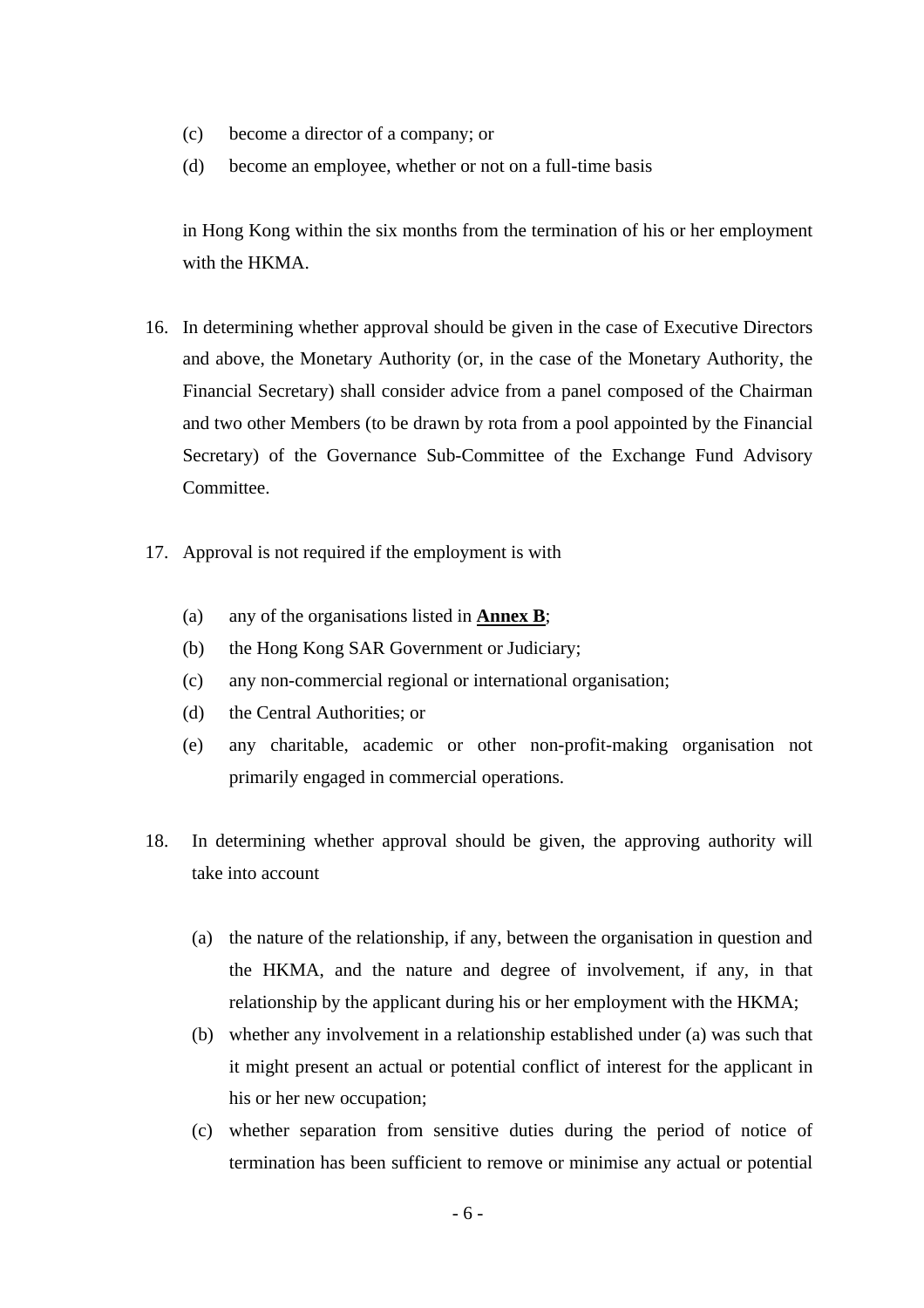conflict of interest identified under (b); and

- (d) whether, for any other reason, it would be against the public interest for approval to be granted.
- 19. The approving authority will attach the following conditions, which may apply to all or part of the control period, to any approval given under these rules
	- (a) a requirement that, subject to certain exceptions, the former employee should not communicate with serving HKMA staff during the control period on any matter related to the latter's official duties; and
	- (b) a requirement that the former employee should not deal with any matter in his or her new employment that has been the subject of statutory action by the HKMA, and with which he or she has been involved while employed by the HKMA.
- 20. Other conditions may also be applied depending on the circumstances of individual cases.
- 21. Where approval is not given the reasons for disapproval shall be communicated to the applicant, subject to any legal restrictions or other considerations of confidentiality.
- 22. An employee or former employee who is aggrieved by any decision made by the Monetary Authority under these rules may appeal to the Financial Secretary.
- 23. Employees or former employees whose future employment plans require approval under these rules are encouraged to make their applications for approval as early as possible during or before the control period and to provide sufficient information to enable the approving authority to consider the application fully. A list of the information that should be included in the application may be obtained from H(HR). Applications and the application process will be handled in strict confidence.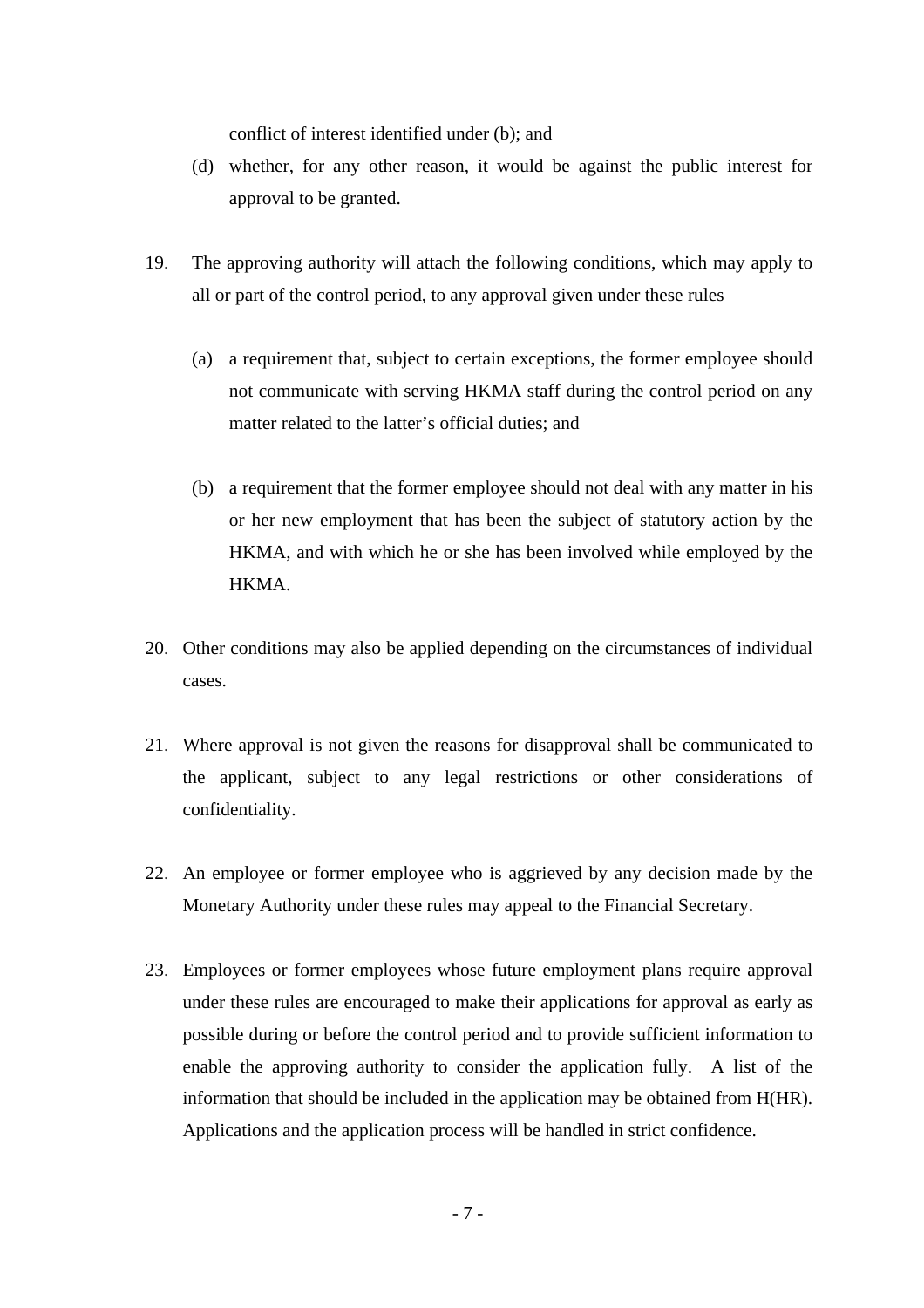- E. Communication between HKMA staff and former HKMA employees during and after the control period
- 24. Conditions imposed on former HKMA staff during the control period in Part D will include restrictions on contact with serving HKMA staff. Exceptions may be made for
	- (a) communication that is required for the exercise by HKMA staff of any statutory function or responsibility;
	- (b) communication that is conducive to achieving the objectives of the HKMA, for example the reporting by the former employee of a regulatory breach; and
	- (c) communication with HR staff related to the former staff member's employment with the HKMA.
- 25. Subject to these exceptions, staff should not contact or communicate with any former HKMA employee subject to the control period on any subject relating to the staff member's official duties. If such contact is initiated by the former employee, whether or not it is covered by exceptions, it should be recorded in writing and reported by the member of staff to his or her DH, or in the case of a DH the relevant ED, who should inform H(HR) or ED(CS). H(HR) or ED(CS) will determine, in consultation with the Legal Office, whether the reported contact conflicts with any condition imposed on the former employee during the control period and advise the Senior Management on what actions should be taken. Questions about whether or not a communication is official should be addressed to H(HR) or ED(CS).
- 26. Social contacts between former employees and serving HKMA staff are not restricted but staff should exercise discretion in accepting social invitations from former HKMA employees who are subject to a control period, and be alert to any approach or communication in a social setting that is related to their official duties. Any communications related to official duties should be treated in accordance with the reporting procedures in paragraph 25.
- 27. Any member of staff who has reason to believe that a former HKMA employee, of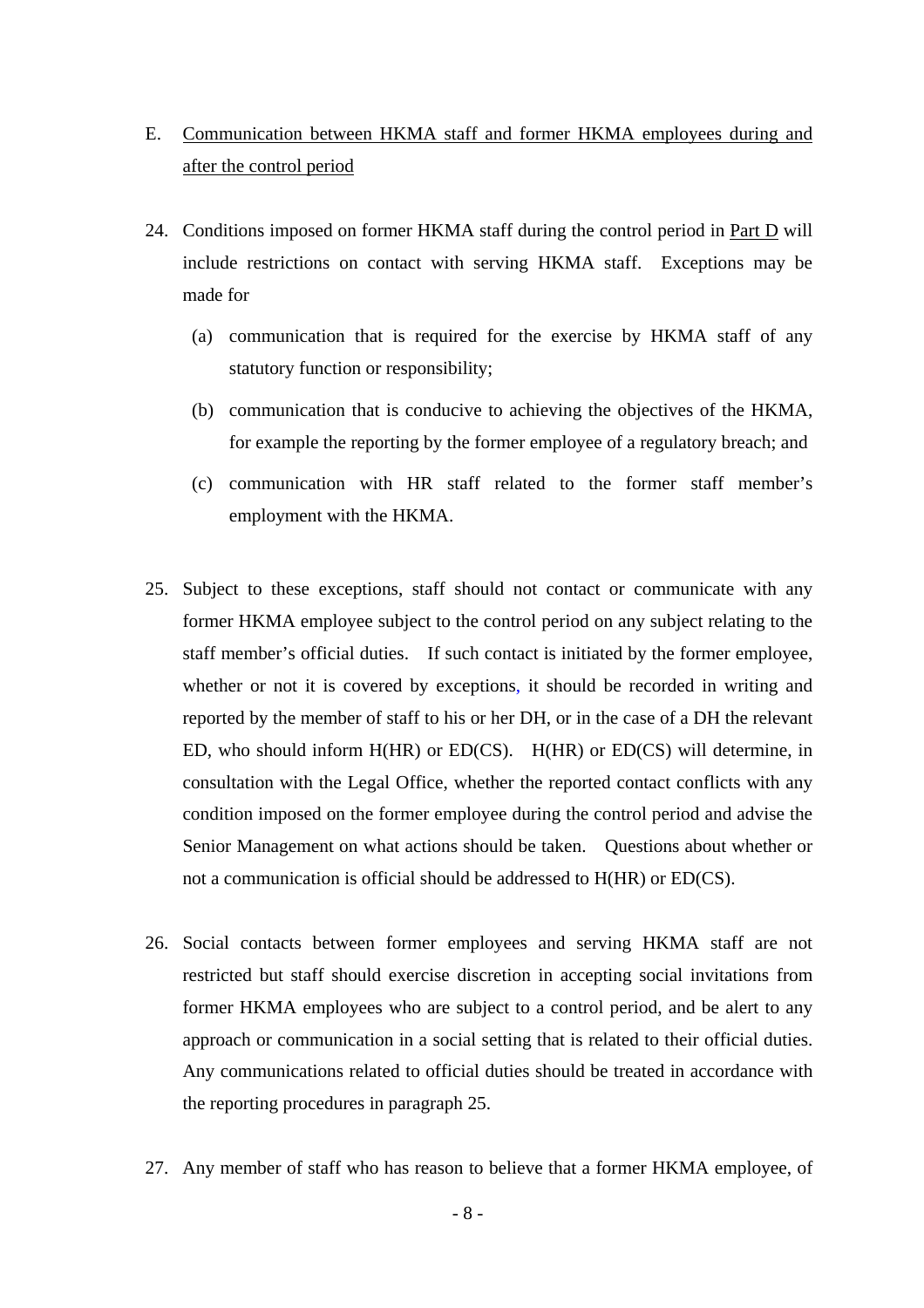whatever rank and whether or not within the control period set out in Part D, may be in breach of the secrecy or other relevant provisions of the Banking Ordinance, or of any other laws referred to in Part B above, or is aware of any circumstances involving a former employee that may give rise to a conflict of interest should notify his or her supervisor, who should make the case known to ED(CS). ED(CS) will then seek advice from the Legal Office and directions from the Senior Management on the action to be taken.

28. A list of the names of former employees currently under a control period will be maintained by H(HR) on a database accessible to all HKMA staff. A list of the names of former employees of the HKMA, stating the departments in which they have served, shall be maintained by H(HR) on a database accessible to all staff at the level of Division Head and above.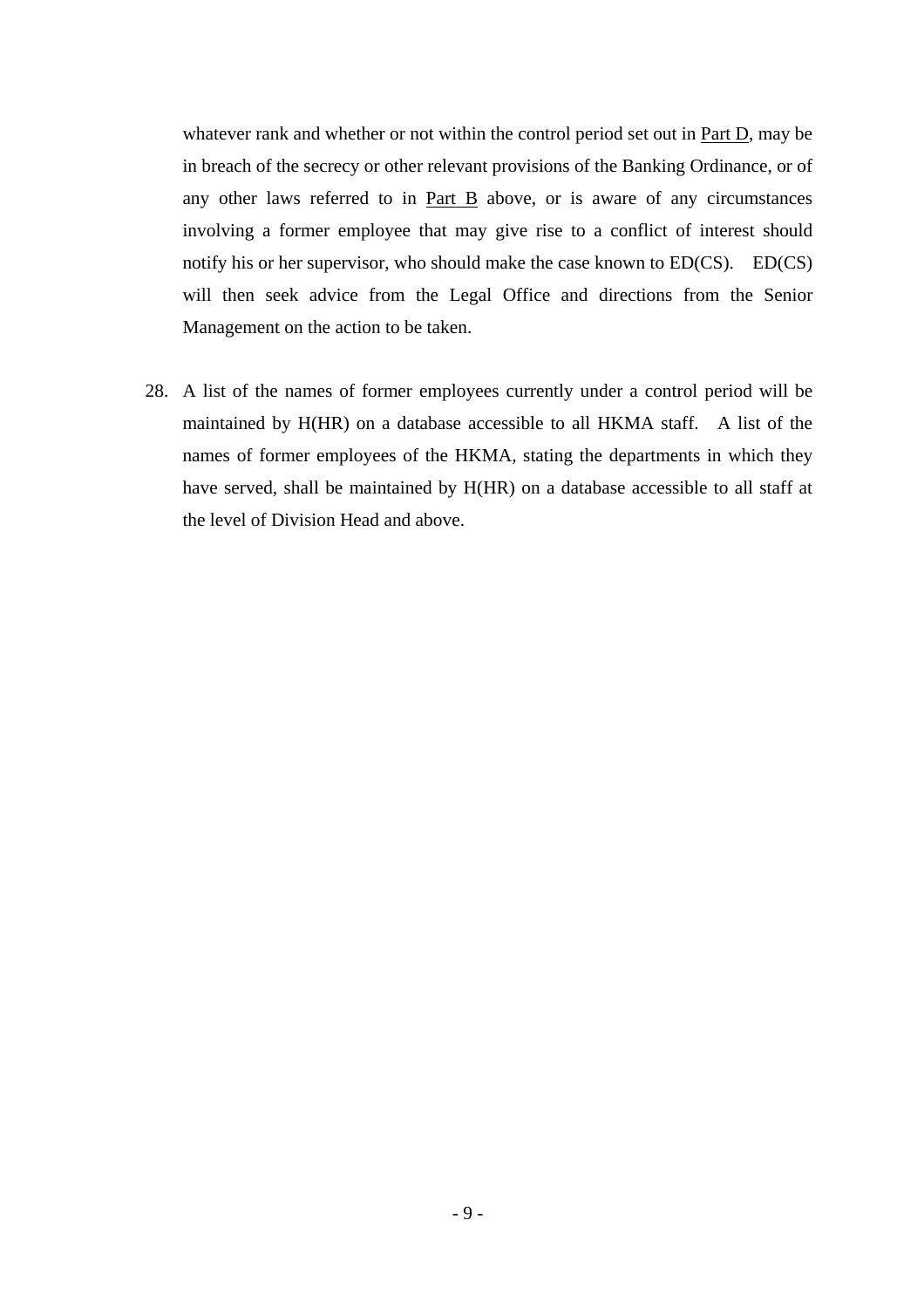#### 120. 公事保密

(1) 每名本款滴用的人士,除因根據本條例行使任何職能或因施行本條例的條文 而有需要外 -- (由 1987年第64 號第26 條修訂)

- (a) 對於他在根據本條例行使任何職能時獲悉與任何人的事務有關的一切事 官,均須保密與協助保密;
- (b) 不得將該等事宜傳達他人,但與該等事宜有關的人除外;及
- (c) 不得容受或准許任何人取用由本款適用的人所管有、保管或控制的任何 紀錄。
- (2) 第(1)款滴用於現在或曾經是 --
	- (a) 公職人員;
	- (b) 獲金融管理專員授權的人;
	- (c) 認可機構的顧問; (由 1995年第49號第36條代替)
	- (d) 認可機構的經理人; (由 1995年第49號第36條代替)
	- (da) 根據第 53G(5) 條獲委任的人; (由 1995年第 49 號第 36 條增補)
	- (e) 根據第 117(2) 條獲委任的人;及

#### 120. Official secrecy

(1) Except as may be necessary for the exercise of any function under this Ordinance or for carrying into effect the provisions of this Ordinance, every person to whom this subsection applies— (Amended 64 of 1987 s. 26)

- (a) shall preserve and aid in preserving secrecy with regard to all matters relating to the affairs of any person that may come to his knowledge in the exercise of any function under this Ordinance:
- $(b)$  shall not communicate any such matter to any person other than the person to whom such matter relates; and
- $(c)$  shall not suffer or permit any person to have access to any records in the possession, custody or control of any person to whom this subsection applies.
- (2) Subsection (1) shall apply to any person who is or has been—
	- $(a)$  a public officer;
	- $(b)$  a person authorized by the Monetary Authority;
	- $(c)$  the Advisor of an authorized institution; (Replaced 49 of 1995)  $s. 36)$
	- (d) the Manager of an authorized institution; (Replaced 49 of 1995)  $s.36$ )
	- (da) a person appointed under section 53G(5); (Added 49 of 1995  $s. 36$
	- (e) a person appointed under section 117(2); and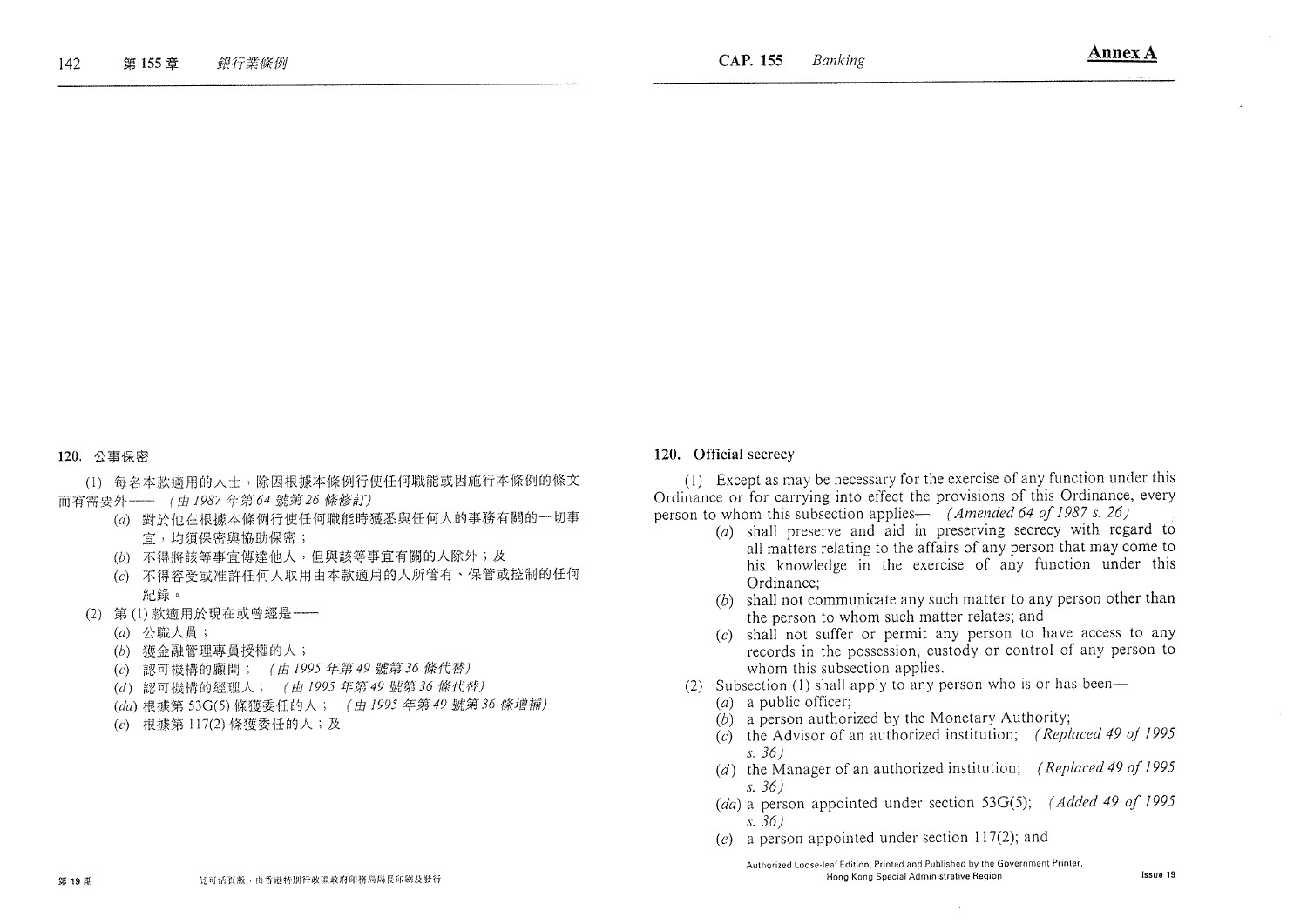(f) 憑藉(b)、(c)、(d)或(e)段而為本款適用的人所僱用或協助該人的人, 且根據本條例行使或會根據本條例行使任何職能的人。

(3) 如認可機構的經理人根據《税務條例》(第112章)第51條須遵從提交報税表 及资料的通知,則第(1)款不適用。 (由1995年第49號第36條代替)

(4) 任何根據第 47 、 50 、 55 或 117 條進行審查或調查的過程中行使任何職能 的人, 或任何收到根據第47、50、55、56、59、63或64條呈交的報告、申報 表或資料的人,均無須向任何法院交出任何簿冊、帳目或其他文件,或向法院洩露或 傳達他在根據本條例行使他的職能時所獲悉的任何事宜或事情,但在任何罪行的檢控 過程中或在由原訟法庭根據第122條清盤的過程中有此需要的,則屬例外。(由 1992年第67號第9條修訂;由1998年第25號第2條修訂)

(5) 第(1)款不適用於––

第30期

- (a) 以撮要形式將多間認可機構提供的類似資料作資料披露,而該撮要的擬 定方式是足以防止可從該撮要中確定與任何某間認可機構業務有關的詳 情的;
- (b) 目的是為提起任何刑事法律程序或在其他方面就任何刑事法律程序(不 論是否根據本條例)而披露資料;
- (c) 由本條例引起的任何其他法律程序的有關事宜;
- (d) 應律政司司長的要求,向警方或廉政公署披露與任何刑事投訴的正當調 查有關的資料; (由1997年第362號法律公告修訂;由2003年 第1號第3條修訂)
- (e) 目的是為提起任何紀律程序或在其他方面就任何紀律程序而由金融管理 專員披露資料,而該紀律程序是與認可機構或前認可機構的核數師或前 核數師(無論該核數師或前核數師(視屬何情況而定)是否根據第50、 59 或 63 條獲委任) 行使其專業職責有關的; (由 1990 年第 43 號第 9 條代替。由1992年第67號第9條修訂)
- (f) 由金融管理專員向行政長官、財政司司長、獲財政司司長委任以調查公 司事務的審查員、任何擔任認可法定職位的人或任何由財政司司長為本

 $(f)$  a person employed by or assisting a person to whom this subsection applies by virtue of paragraph  $(b)$ ,  $(c)$ ,  $(d)$ , or  $(e)$ ,

who exercises or has exercised any function under this Ordinance.

(3) Subsection (1) shall not apply if the Manager of an authorized institution is required to comply with a notice to furnish returns and information under section 51 of the Inland Revenue Ordinance (Cap. 112). (Replaced 49 of 1995 s. 36)

(4) No person who exercises any function in the course of an examination or investigation under section 47, 50, 55 or 117 or who receives reports, returns or information submitted under section 47, 50, 55, 56, 59, 63 or 64 shall be required to produce in any court any book, account or other document whatsoever or to divulge or communicate to any court any matter or thing coming under his notice in the exercise of his functions under this Ordinance, except as may be necessary in the course of a prosecution for any offence or of a winding-up by the Court of First Instance under section 122. (Amended 67 of 1992 s. 9; 25 of 1998 s. 2)

 $(5)$  Subsection (1) shall not apply—

- (a) to the disclosure of information in the form of a summary of similar information provided by a number of authorized institutions if the summary is so framed as to prevent particulars relating to the business of any particular authorized institution being ascertained from it;
- (b) to the disclosure of information with a view to the institution of, or otherwise for the purposes of, any criminal proceedings, whether under this Ordinance or otherwise:
- $(c)$  in connection with any other legal proceedings arising out of this Ordinance:
- $(d)$  to the disclosure of information to the police or the Independent Commission Against Corruption, at the request of the Secretary for Justice, relevant to the proper investigation of any criminal complaint: *(Amended L.N.* 362 of 1997)
- to the disclosure of information by the Monetary Authority with  $(e)$ a view to the institution of, or otherwise for the purposes of, any disciplinary proceedings relating to the exercise of his professional duties by an auditor or former auditor of an authorized institution or former authorized institution, whether or not the auditor or former auditor, as the case may be, was appointed under section 50, 59 or 63; (Replaced 43 of 1990 s. 9. Amended 67 of 1992 s. 9)
- $(f)$  to the disclosure of information by the Monetary Authority to the Chief Executive, the Financial Secretary, an inspector appointed by the Financial Secretary to investigate the affairs of a company, a person holding an authorized statutory office or

Authorized Loose-leaf Edition, Printed and Published by the Director of Government Logistics, Hong Kong Special Administrative Region

143

Issue 30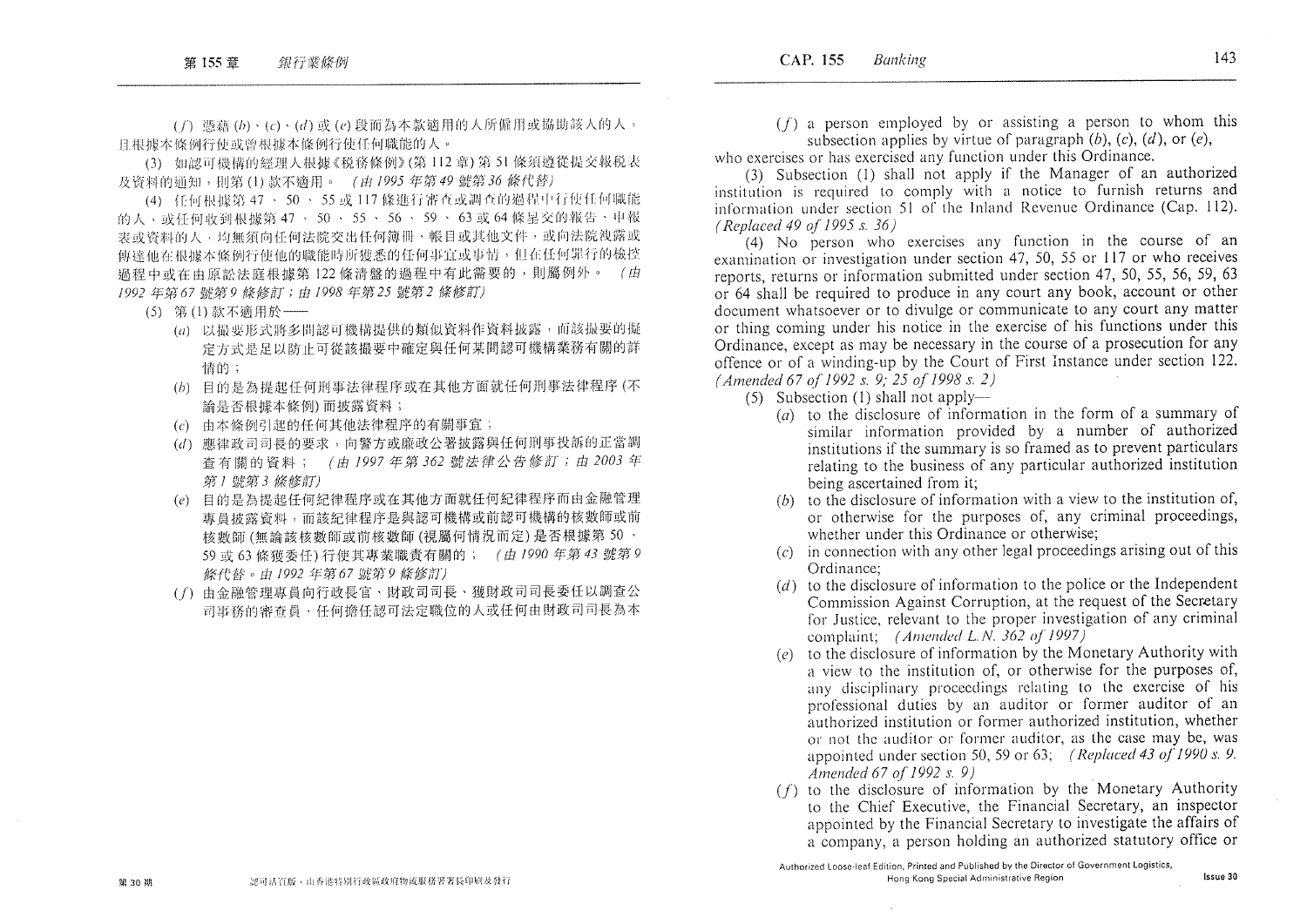段的目的而授權的公職人員披露資料,而金融管理專員認為–– (由 1993年第96號法律公告修訂;由1997年第362號法律公告修訂;由 1999年第68 號第3 條修訂;由2002年第106 號法律公告修訂)

- (i) 為符合存款人或潛在存款人的利益或公眾利益, 如此披露資料是滴 宜或合宜的;或
- (ii) 該項披露會使接獲資料者行使其職能或會協助接獲資料者行使其職 能,且如此披露資料並不是違反存款人或潛在存款人的利益或公眾 利益的; (由1991年第95號第40條代替)
- (fa) 由金融管理專員向證監會披露關於––
	- (i) 任何註冊機構進行某類受規管活動的資料;或
	- (ii) 任何認可機構作為中介人的有聯繫實體所推行的收取或持有中介人 客戶資產的業務的資料;上述中介人、有聯繫實體及客戶資產分別 為《證券及期貨條例》(第571章) 附表 1 所指者; (由2002年第6 號第12條增補)
- (g) 由金融管理專員向認可機構或前認可機構的核數師, 或向前核數師披露 資料,為使金融管理專員或協助金融管理專員根據本條例履行其職能; (由1990年第43號第9條代替。由1991年第95號第40條修訂)
- (gaa) 由金融管理專員向《存款保障計劃條例》(第581章)第3條所設立的香 港存款保障委員會披露資料,以使該委員會能夠根據該條例行使其職 能或協助該委員會如此行使其職能; (由2004年第7號第55條增 補)
- (ga) 以下的资料披露––
	- (i) 向根據《外匯基金條例》(第66章)第5A(3)條獲委任職位的人披露 資料;及
	- (ii) 如該項披露使該人或會協助該人協助金融管理專員執行該條提述的 任何職能; (由1995年第49號第36條增補)
- (h) 在符合第(5D)款的規定下,由金融管理專員在得到以下的人同意後披 露窗料 --

any public officer authorized by the Financial Secretary for the purposes of this paragraph where, in the opinion of the Monetary Authority— (Amended L.N. 96 of  $1993: 68$  of 1999 s. 3; L.N. 106 of 2002)

- (i) it is desirable or expedient that information should be so disclosed in the interests of depositors or potential depositors or the public interest; or
- (ii) such disclosure will enable or assist the recipient of the information to exercise his functions and it is not contrary to the interests of depositors or potential depositors or the public interest that the information should be so disclosed: (Replaced 95 of 1991 s. 40)
- $(h)$  to the disclosure of information by the Monetary Authority to the Securities and Futures Commission relating to-
	- (i) the carrying on of a regulated activity by a registered institution: or
	- (ii) the carrying on by an authorized institution of the business of receiving or holding client assets, within the meaning of Schedule 1 to the Securities and Futures Ordinance (Cap. 571), of intermediaries, within the meaning of Schedule 1 to that Ordinance, of which the institution is an associated entity within the meaning of Schedule 1 to that Ordinance: (Added 6 of 2002 s. 12)
- $(g)$  to the disclosure of information by the Monetary Authority to an auditor of an authorized institution or former authorized institution. or to a former auditor, for the purpose of enabling or assisting the Monetary Authority to discharge his functions under this Ordinance: (Replaced 43 of 1990 s. 9. Amended L.N. 276 of 1990: 95 of 1991 s. 40)
- (gaa) to the disclosure of information by the Monetary Authority to the Hong Kong Deposit Protection Board established by section 3 of the Deposit Protection Scheme Ordinance (Cap. 581) for the purpose of enabling or assisting the Board to exercise its functions under that Ordinance: (Added 7 of  $2004$  s. 55)
- $(ga)$  to the disclosure of information—
	- (i) to any person appointed under section  $5A(3)$  of the Exchange Fund Ordinance (Cap. 66); and
	- (ii) where such disclosure will enable or assist such person to assist the Monetary Authority in the performance of any of the functions referred to in that section; (Added 49 of 1995 s. 36)
- $(h)$  subject to subsection (5D), to the disclosure of information by the Monetary Authority with the consent of-

Authorized Loose-leaf Edition, Printed and Published by the Director of Government Logistics. Hong Kong Special Administrative Region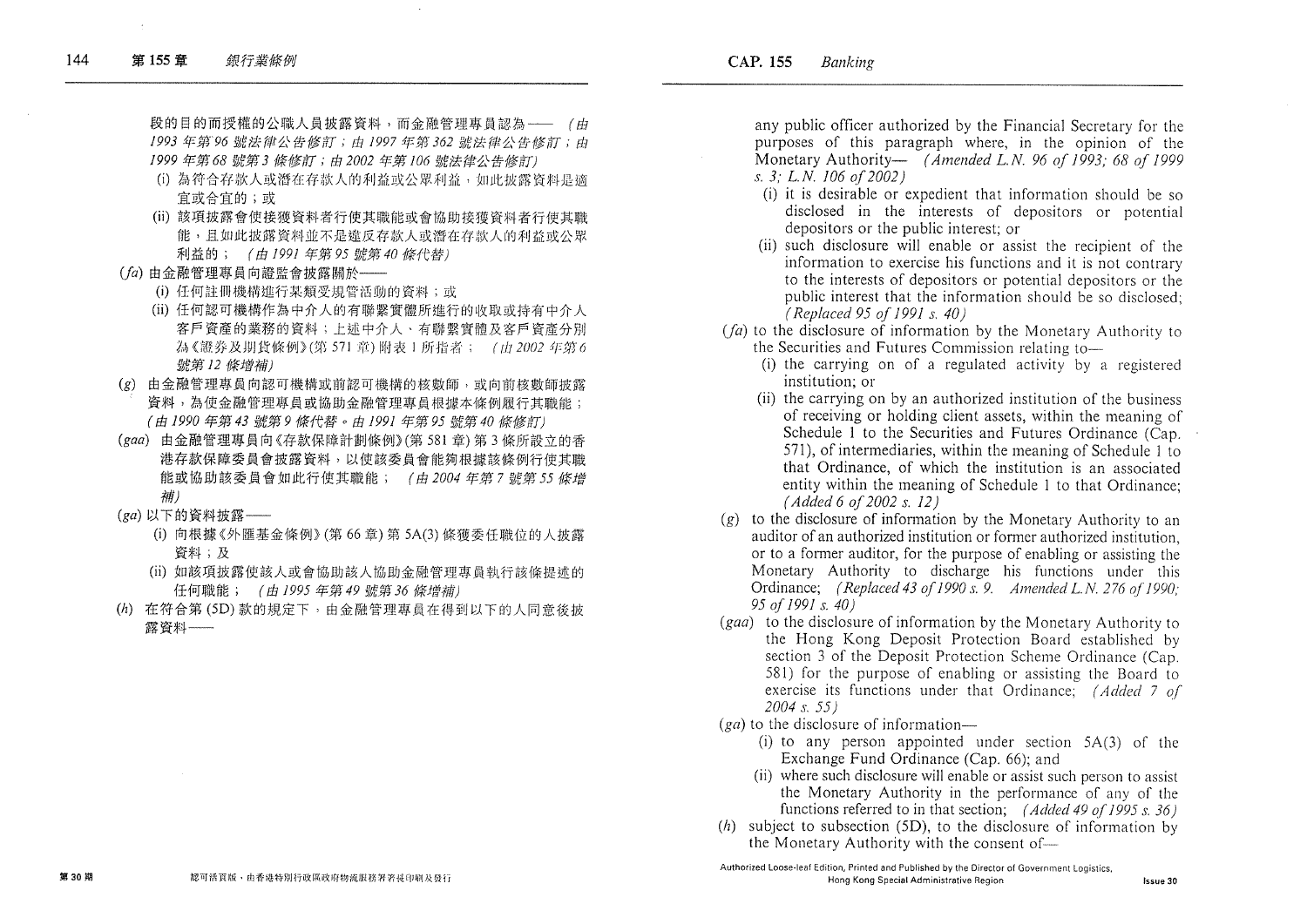- (i) 金融管理專員從該人取得或接獲資料的該人;及
- (ii) 如該資料並非與該人有關的,則為與該資料有關的人;或 (th 1991年第95 號第40 條增補)
- (i) 已在本條或第 121 條不禁止的情況下披露資料, 或已因本條或第 121 條 不禁止的目的而披露資料,以致公眾人士可以得到上述資料的該等披露 資料。 (由1991年第95號第40條增補)
- (5A) 就第(5)(f)款而言, "認可法定職位"(authorized statutory office) 指 —–
	- (a) 《保險公司條例》(第41章) 所指的保險業監督; (由 1989年第10 號 第65 條修訂)
	- (b) 證監會;或 (由1989年第10號第65條代替。由2002年第6號第12 修修訂)
	- (c) 《強制性公積金計劃條例》(第485章)第6條所設立的強制性公積金計劃 管理局。 (由1989年第10號第65條廢除。由1998年第4號第7條 增補)
	- (d) (由 1989年第10 號第65 條廢除)

(由1988年第68號第2條增補。由1998年第4號第7條修訂) (5B) 立法會可藉決議修訂第(5A)款。 (由1988年第68號第2條增補。由 1999年第68號第3條修訂)

(5C) 金融管理專員可就依據第(5)(b)·(c)·(d)·(e)·(f)·(fa)·  $(gaa)$  或 $(ga)$  款披露資料一事附加條件, 並須就依據第 $(5)(g)$  款披露資料一事附加條 件, 即 --- (由 1995 年第 49 號第 36 條修訂; 由 2002 年第 6 號第 12 條修訂; 由 2004年第7號第55條修訂)

- (a) 獲披露資料的人;或
- (b) 從(a)段提述的人處取得或接獲(不論直接或間接)資料的人,

兩者均不得在無金融管理專員的同意下,向任何其他人披露該等資料。 (由 1991年 第95 號第40 條增補)

(5D) 第(5)(h)款的施行不得規定金融管理專員在任何民事法律程序中或就任何 民事法律程序,披露任何其依據該款可披露或已披露的資料。 (山1991年第95號 第40條增補。由1993年第94號第28條修訂)

(6) 任何人 --

- (a) 違反第(1) 款;
- (b) 協助、教唆、慫使或促致任何人違反第(1)款;或
- (c) 明知依據第(5)款披露資料一事已附加第(SC)款提述的條件,而違反該 條件,或協助、教唆、慫使或促致任何人違反該條件, (由1991年第 95 號第40 條增補)

即屬犯罪 --

- (i) the person from whom the information was obtained or received: and
- (ii) where the information does not relate to such person, the person to whom it relates; or  $(Added 95 of 1991 s. 40)$
- $(i)$  to the disclosure of information which has been made available to the public by virtue of being disclosed in any circumstances in which, or for any purpose for which, disclosure is not precluded by this section or section 121. (Added 95 of 1991 s.  $40$ )

(5A) For the purposes of subsection  $(5)(f)$ , "authorized statutory office" (認可法定職位) means-

- (a) the Insurance Authority under the Insurance Companies Ordinance (Cap. 41); (Amended 10 of 1989 s. 65)
- (b) the Securities and Futures Commission; or *(Replaced 10 of*  $1989 s. 65$
- (c) the Mandatory Provident Fund Schemes Authority established by section 6 of the Mandatory Provident Fund Schemes Ordinance (Cap. 485). *(Repealed 10 of 1989 s. 65. Added 4 of 1998 s. 7)*
- (d) (Repealed 10 of 1989 s.  $65$ )

(Added 68 of 1988 s. 2. Amended 4 of 1998 s. 7)

(5B) The Legislative Council may, by resolution, amend subsection  $(5A)$ .  $(Added 68 of 1988 s. 2)$ 

(5C) The Monetary Authority may attach a condition to any disclosure of information made pursuant to subsection  $(5)(b)$ ,  $(c)$ ,  $(d)$ ,  $(e)$ ,  $(f)$ ,  $(fa)$ ,  $(gaa)$ or (ga), and shall attach a condition to any disclosure of information made pursuant to subsection (5)(g), that neither— (Amended 49 of 1995 s, 36: 6 of 2002 s. 12: 7 of 2004 s. 55)

(a) the person to whom the information has been disclosed; nor

 $(b)$  any person obtaining or receiving the information (whether directly or indirectly) from the person referred to in paragraph  $(a)$ . shall disclose that information to any other person without the consent of the

Monetary Authority. (Added 95 of 1991 s. 40)

 $(5D)$  Subsection  $(5)(h)$  shall not operate to require the Monetary Authority to disclose in or in relation to any civil proceedings any information which he may disclose, or has disclosed, pursuant to that subsection. (Added 95 of 1991 s. 40. Amended 94 of 1993 s. 28)

- $(6)$  Any person who-
	- (a) contravenes subsection  $(1)$ ;
	- $(b)$  aids, abets, counsels or procures any person to contravene subsection  $(1)$ : or
	- $(c)$  knowing that the condition referred to in subsection (5C) has been attached to a disclosure of information made pursuant to subsection (5), contravenes, or aids, abets, counsels or procures any person to contravene, that condition, (Added 95 of 1991 s, 40)

commits an offence and is liable—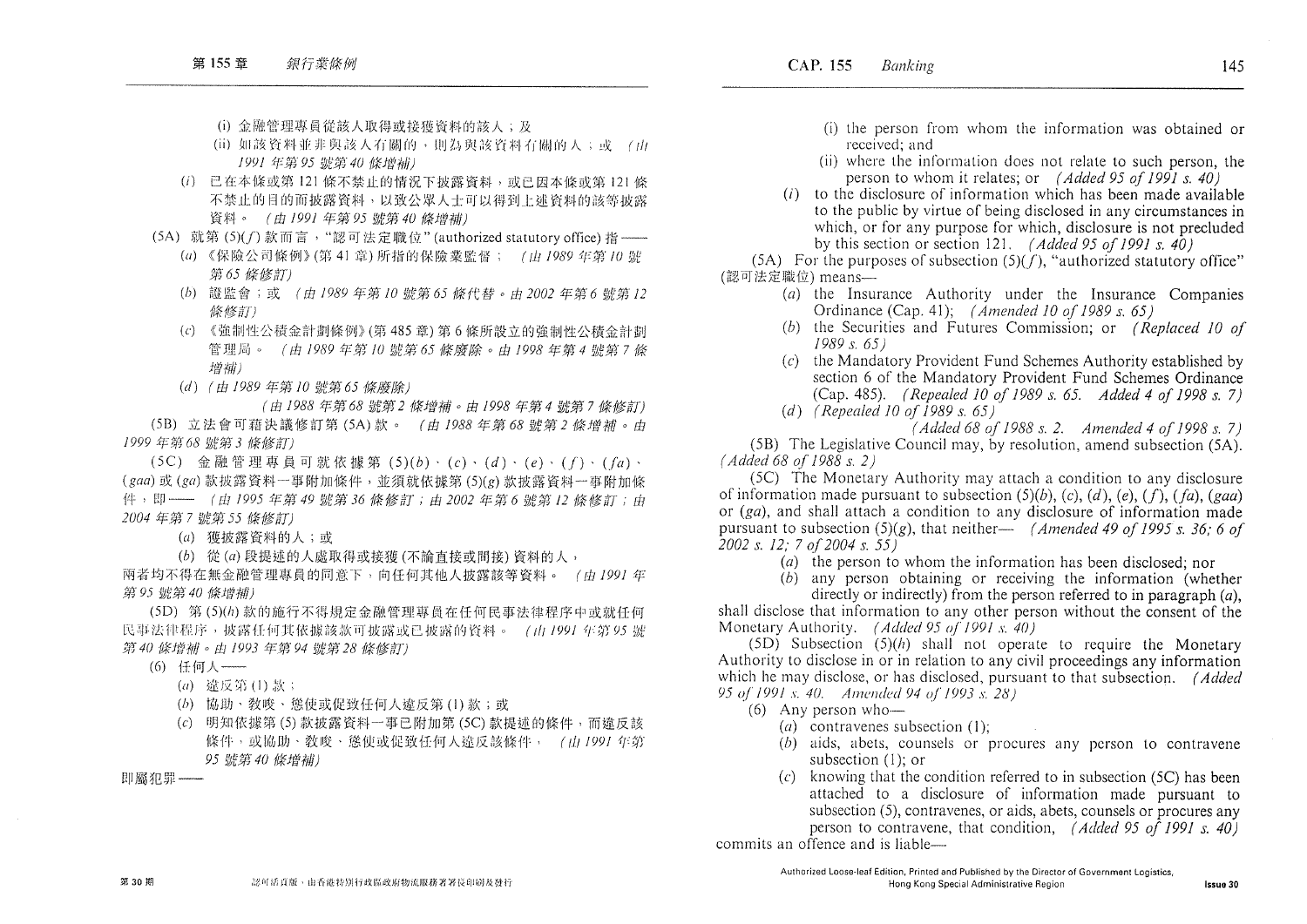(i) 一經循公訴程序定罪,可處第8級罰款及監禁2年;或

(ii) 一經循簡易程序定罪,可處第5級罰款及監禁6個月。 (由1997年第 4 號第27 條修訂)

(7) 第(5)(a)、(e)及(g)款適用於核准貨幣經紀及前核准貨幣經紀和就該等經紀 而適用,一如其分別適用於認可機構及前認可機構和就該等機構而適用一樣,而本條 例其他條文須據此解釋。 (由1997年第4號第17條增補)

(山1990年第3號第46條修訂;山1992年第82號第20條修訂)

- (i) on conviction upon indictment to a fine at tier 8 and to imprisonment for 2 years; or
- (ii) on summary conviction to a fine at tier 5 and to imprisonment for 6 months. (Amended 4 of 1997 s. 27)

(7) Subsection  $(5)(a)$ ,  $(e)$  and  $(g)$  shall apply to and in relation to approved money brokers and former approved money brokers as it applies to and in relation to authorized institutions and former authorized institutions respectively, and the other provisions of this Ordinance shall be construed accordingly. (Added 4 of 1997 s. 17)

(Amended 3 of 1990 s. 46; 82 of 1992 s. 20)